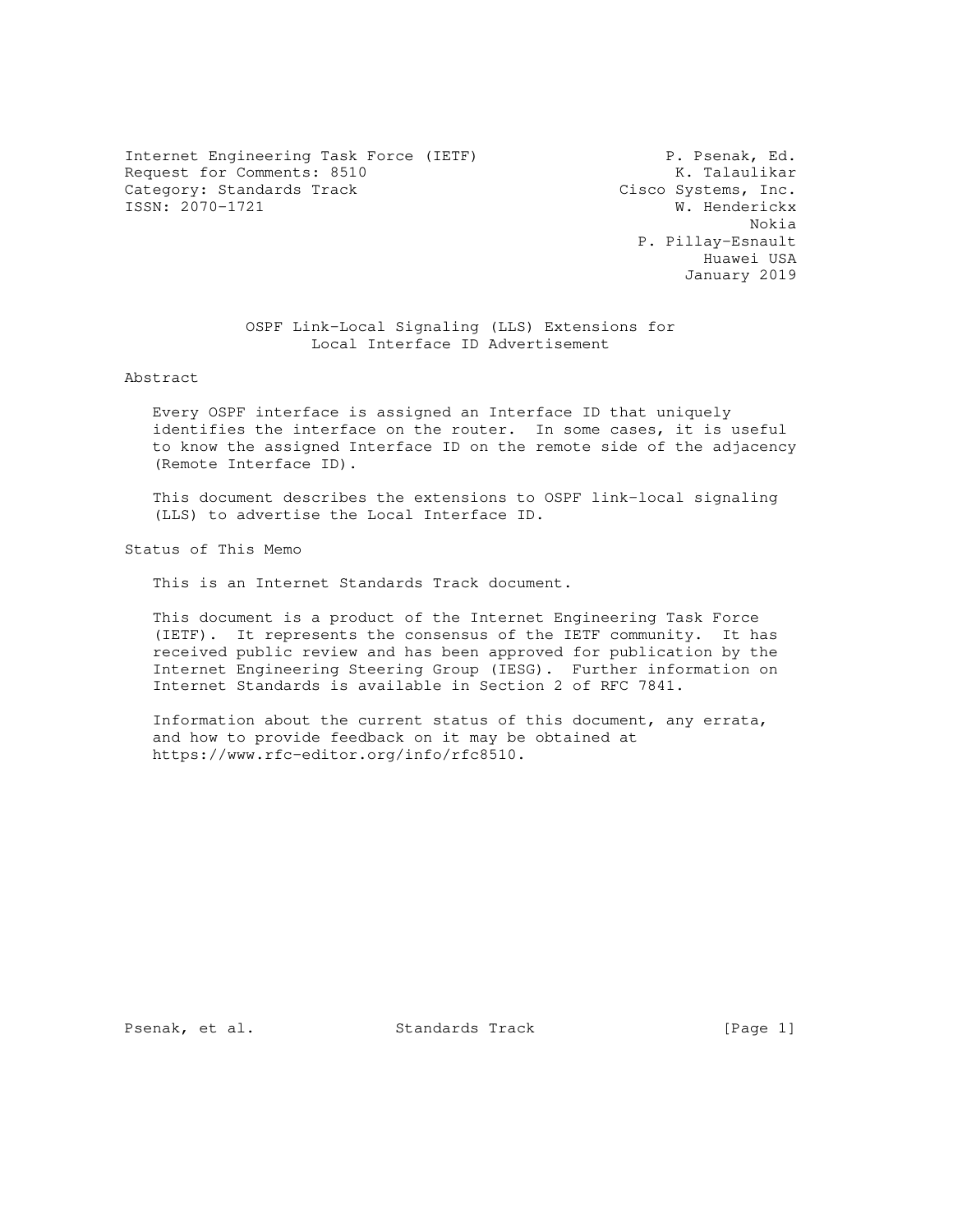# Copyright Notice

 Copyright (c) 2019 IETF Trust and the persons identified as the document authors. All rights reserved.

 This document is subject to BCP 78 and the IETF Trust's Legal Provisions Relating to IETF Documents

 (https://trustee.ietf.org/license-info) in effect on the date of publication of this document. Please review these documents carefully, as they describe your rights and restrictions with respect to this document. Code Components extracted from this document must include Simplified BSD License text as described in Section 4.e of the Trust Legal Provisions and are provided without warranty as described in the Simplified BSD License.

Table of Contents

| 1.1. Interface ID Exchange Using Link Local TE Opaque LSA 4 |
|-------------------------------------------------------------|
|                                                             |
| 2. Interface ID Exchange Using OSPF LLS 4                   |
|                                                             |
|                                                             |
|                                                             |
|                                                             |
|                                                             |
|                                                             |
|                                                             |
|                                                             |
|                                                             |

Psenak, et al. Standards Track [Page 2]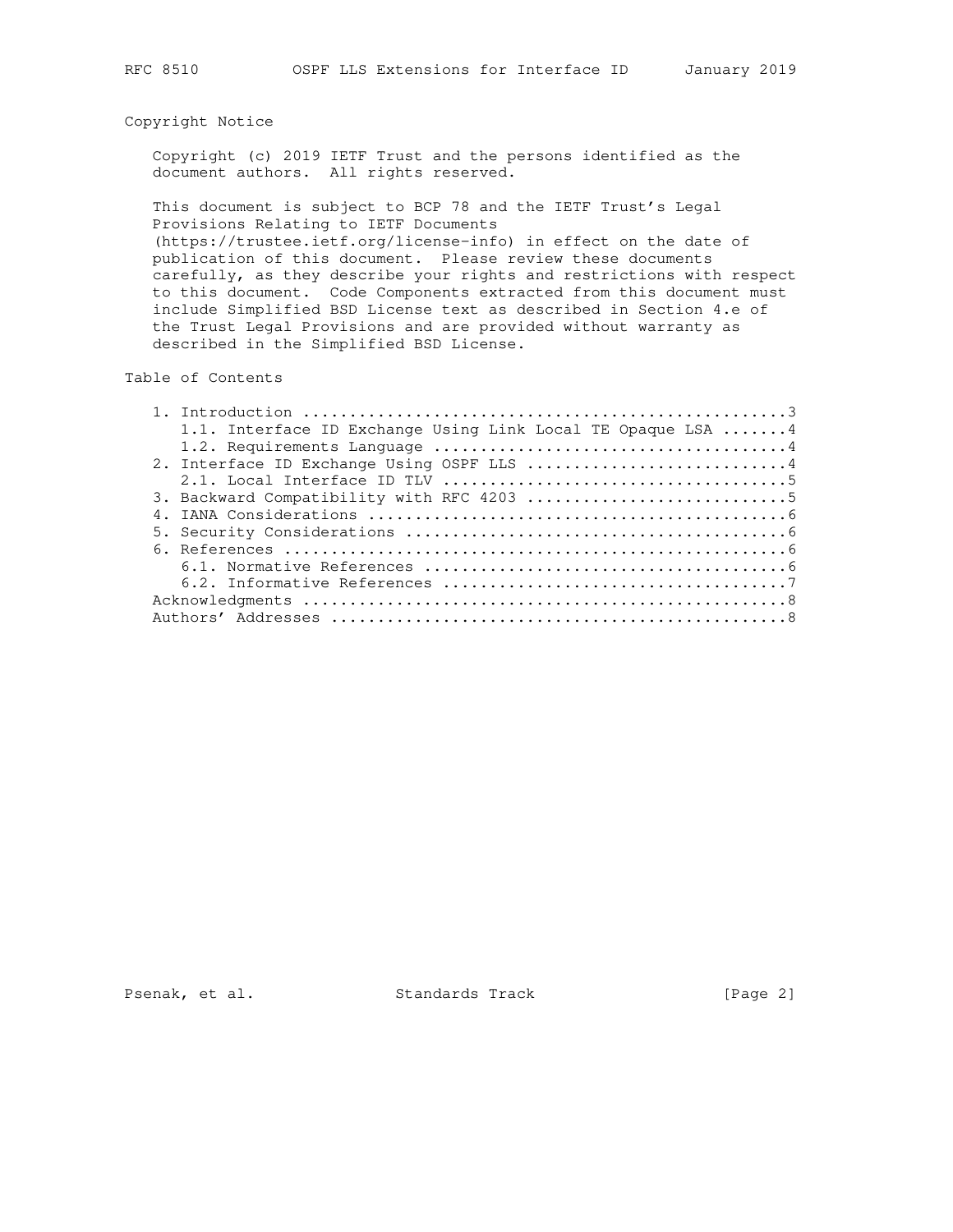# 1. Introduction

 Every OSPF interface is assigned an Interface ID that uniquely identifies the interface on the router. [RFC2328] uses this Interface ID in the Router Link State Advertisement (Router-LSA) Link Data for unnumbered links and uses the value of the MIB-II ifIndex [RFC2863]. [RFC4203] refers to these Interface IDs as the Link Local/Remote Identifiers and defines a way to advertise and use them for GMPLS purposes. [RFC8379] defines a way to advertise Local/ Remote Interface IDs in the OSPFv2 Extended Link Opaque LSA.

 There is a known OSPFv2 protocol problem in verifying the bidirectional connectivity with parallel unnumbered links. If there are two parallel unnumbered links between a pair of routers and each link is only advertised from a single direction, such two unidirectional parallel links could be considered as a valid single bidirectional link during the OSPF route computation on some other router. If each link is advertised with both its Local and Remote Interface IDs, the advertisement of each link from both sides of adjacency can be verified by cross-checking the Local and Remote Interface IDs of both advertisements.

 From the perspective of the advertising router, the Local Interface ID is a known value. However, the Remote Interface ID needs to be learned before it can be advertised. [RFC4203] suggests using the TE Link Local LSA [RFC3630] to communicate the Local Interface ID to neighbors on the link. Though such a mechanism works, it has some drawbacks.

 This document proposes an extension to OSPF link-local signaling (LLS) [RFC5613] to advertise the Local Interface ID.

Psenak, et al. Standards Track [Page 3]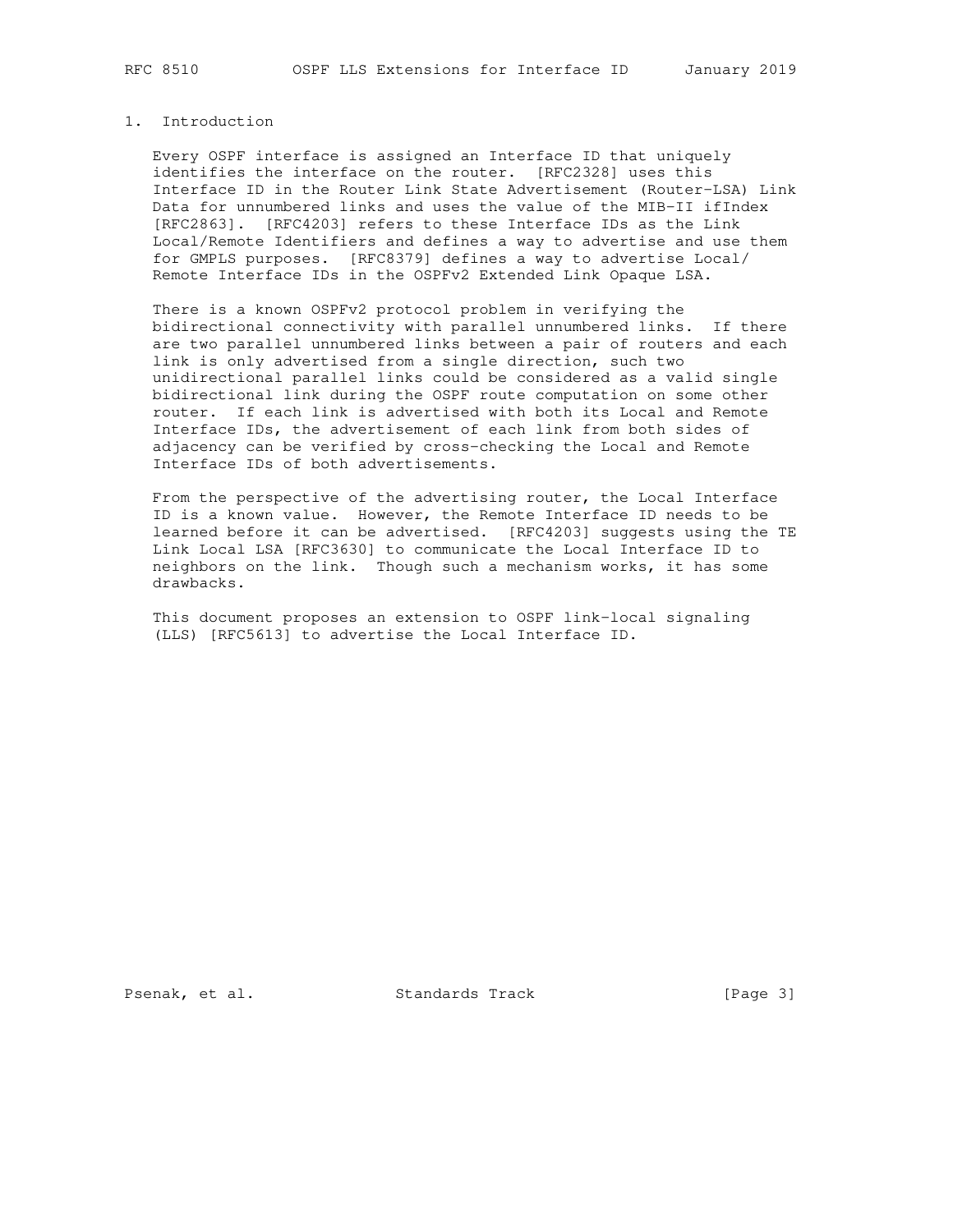1.1. Interface ID Exchange Using Link Local TE Opaque LSA

 Usage of the Link Local TE Opaque LSA to propagate the Local Interface ID to the neighbors on the link is described in [RFC4203]. This mechanism has the following problems:

- o LSAs can only be flooded over an existing adjacency that is in Exchange state or greater. The adjacency state machine progresses independently on each side of the adjacency and, as such, may reach the Full state on one side before the Link Local TE Opaque LSA arrives. The consequence of this is that the link can be initially advertised without the Remote Interface ID. Later, when the Link Local TE Opaque LSA arrives, the link must be advertised again but this time with the valid Remote Interface ID. Implementations may choose to wait before advertising the link, but there is no guarantee that the neighbor will ever advertise the Link Local TE Opaque LSA with the Interface ID. In summary, the existing mechanism does not guarantee that the Remote Interface ID is known at the time the link is advertised.
- o The Link Local TE Opaque LSA is defined for MPLS Traffic Engineering, but the knowledge of the Remote Interface ID is useful also for cases where MPLS TE is not used. One example is the mentioned lack of a valid 2-way connectivity check for parallel point-to-point links between OSPF routers.
- 1.2. Requirements Language

 The key words "MUST", "MUST NOT", "REQUIRED", "SHALL", "SHALL NOT", "SHOULD", "SHOULD NOT", "RECOMMENDED", "NOT RECOMMENDED", "MAY", and "OPTIONAL" in this document are to be interpreted as described in BCP 14 [RFC2119] [RFC8174] when, and only when, they appear in all capitals, as shown here.

2. Interface ID Exchange Using OSPF LLS

 To address the problems described earlier and to allow the Interface ID exchange to be part of the neighbor discovery process, we propose to extend OSPF link-local signaling to advertise the Local Interface ID in OSPF Hello and Database Description (DD) packets.

Psenak, et al. Standards Track [Page 4]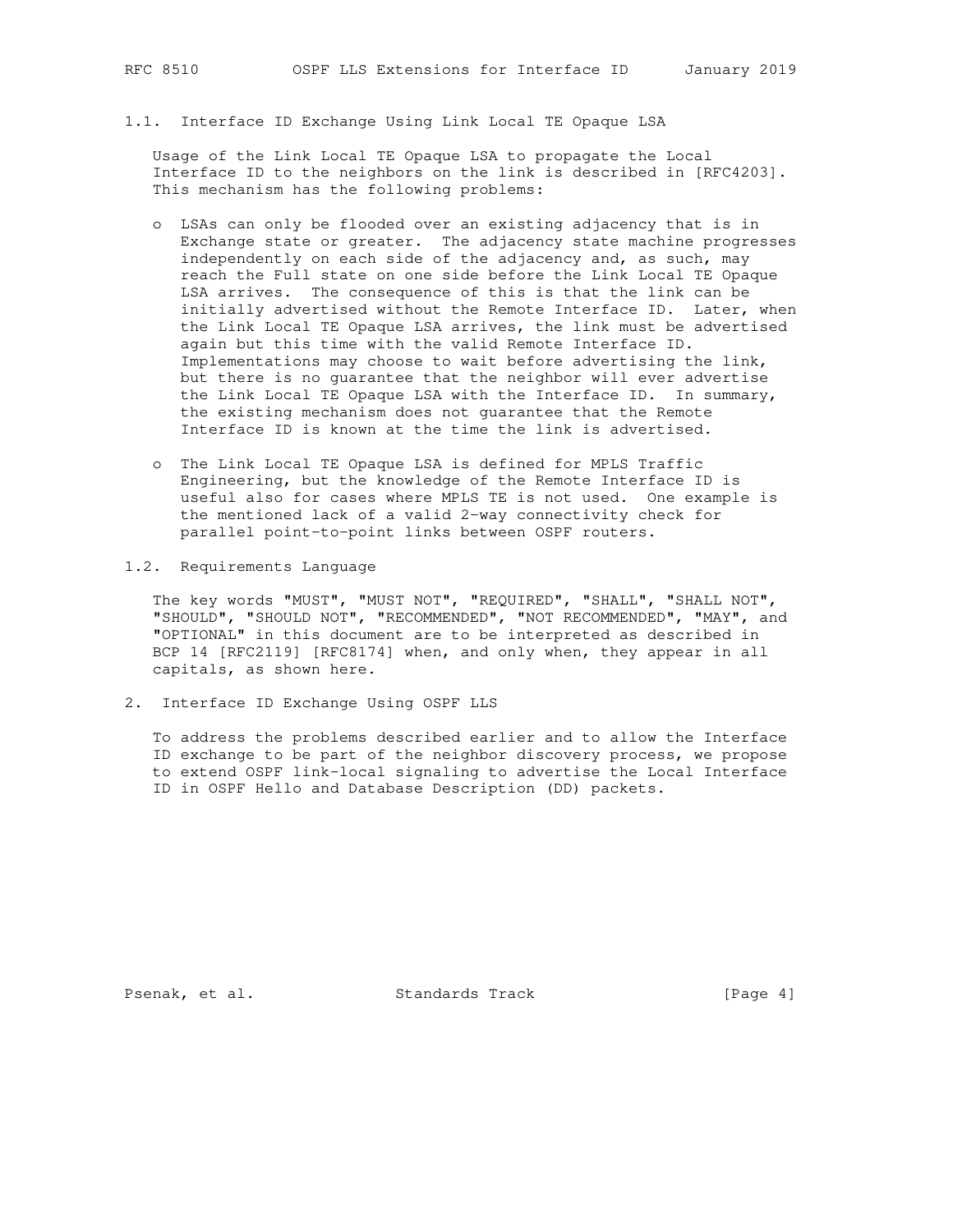# 2.1. Local Interface ID TLV

 The Local Interface ID TLV is an LLS TLV. It has the following format:

0  $1$  2 3 0 1 2 3 4 5 6 7 8 9 0 1 2 3 4 5 6 7 8 9 0 1 2 3 4 5 6 7 8 9 0 1 +-+-+-+-+-+-+-+-+-+-+-+-+-+-+-+-+-+-+-+-+-+-+-+-+-+-+-+-+-+-+-+-+ | Type | Length | Length | Length | Length | Length | Length | Length | Length | Length | Length | Length | Len +-+-+-+-+-+-+-+-+-+-+-+-+-+-+-+-+-+-+-+-+-+-+-+-+-+-+-+-+-+-+-+-+ Local Interface ID +-+-+-+-+-+-+-+-+-+-+-+-+-+-+-+-+-+-+-+-+-+-+-+-+-+-+-+-+-+-+-+-+

Type: 18

Length: 4 octets

Local Interface ID: The value of the Local Interface ID.

 Local Interface ID TLV signaling using LLS is applicable to all OSPF interface types other than virtual links.

3. Backward Compatibility with RFC 4203

 If the Local Interface ID signaling via the Link Local TE Opaque LSA is supported in addition to the new LLS mechanism, implementations that support Local Interface ID signaling using LLS MUST prefer the Local Interface ID value received through LLS over the value received through the Link Local TE Opaque LSA if both are received from the same OSPF router.

 Implementations that support Local Interface ID signaling via the Link Local TE Opaque LSA MAY continue to do so to ensure backward compatibility. If they also support Local Interface ID signaling using LLS as described in the document, they MUST signal the same Local Interface ID via both mechanisms.

 During the rare conditions in which the Local Interface ID changes, a timing interval may exist where the received values of the Local Interface ID advertised through LLS and the Link Local TE Opaque LSA may differ. Such a situation is temporary, and received values via both mechanisms should become equal as soon as the next Hello and/or Link Local TE Opaque LSA is regenerated by the originator.

Psenak, et al. Standards Track [Page 5]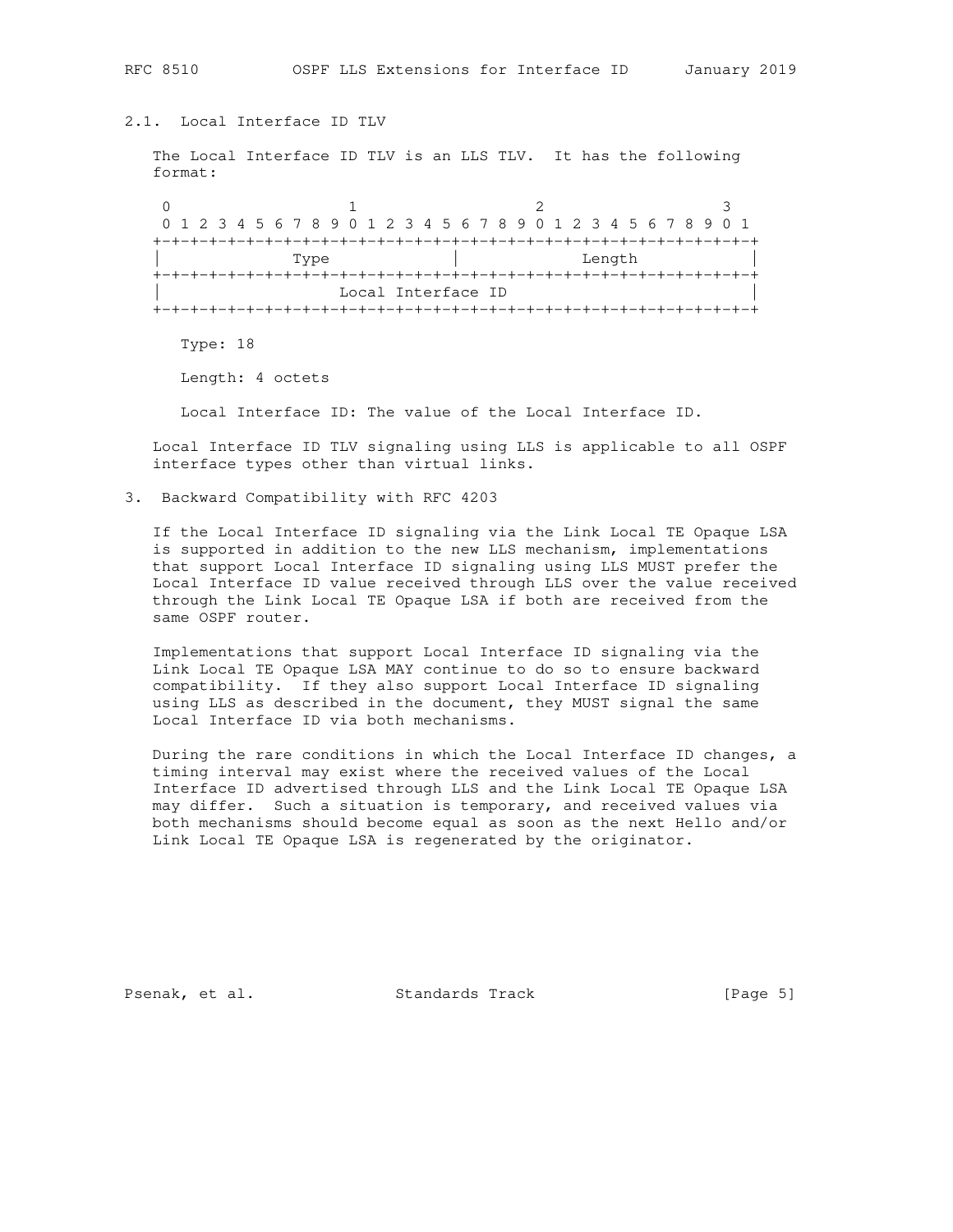## 4. IANA Considerations

 IANA has allocated the following code point in the "Link Local Signalling TLV Identifiers (LLS Types)" subregistry of the "Open Shortest Path First (OSPF) Link Local Signalling (LLS) - Type/Length/ Value Identifiers (TLV)" registry.

18 - Local Interface ID TLV

### 5. Security Considerations

 The security considerations for "OSPF Link-Local Signaling" [RFC5613] also apply to the Local Interface ID TLV described in this document. The current usage of a neighbor's Local Interface ID is to disambiguate parallel links between OSPF routers. Hence, modification of the advertised Local Interface ID TLV may result in the wrong neighbor Interface ID being advertised in the OSPFv2 Extended Link Opaque LSA [RFC7684] and could prevent the link from being used. If authentication is being used in the OSPF routing domain [RFC5709][RFC7474], then the Cryptographic Authentication TLV [RFC5613] SHOULD also be used to protect the contents of the LLS block.

 Receiving a malformed LLS Local Interface ID TLV MUST NOT result in a hard router or OSPF process failure. The reception of malformed LLS TLVs or sub-TLVs SHOULD be logged, but such logging MUST be rate limited to prevent denial-of-service (DoS) attacks.

 The Interface ID is assigned by the advertising OSPF router as a locally unique identifier and need not be unique in any broader context; it is not expected to contain any information about the device owner or traffic transiting the device, so there are no privacy concerns associated with its advertisement.

### 6. References

- 6.1. Normative References
	- [RFC2119] Bradner, S., "Key words for use in RFCs to Indicate Requirement Levels", BCP 14, RFC 2119, DOI 10.17487/RFC2119, March 1997, <https://www.rfc-editor.org/info/rfc2119>.
	- [RFC2328] Moy, J., "OSPF Version 2", STD 54, RFC 2328, DOI 10.17487/RFC2328, April 1998, <https://www.rfc-editor.org/info/rfc2328>.

Psenak, et al. Standards Track [Page 6]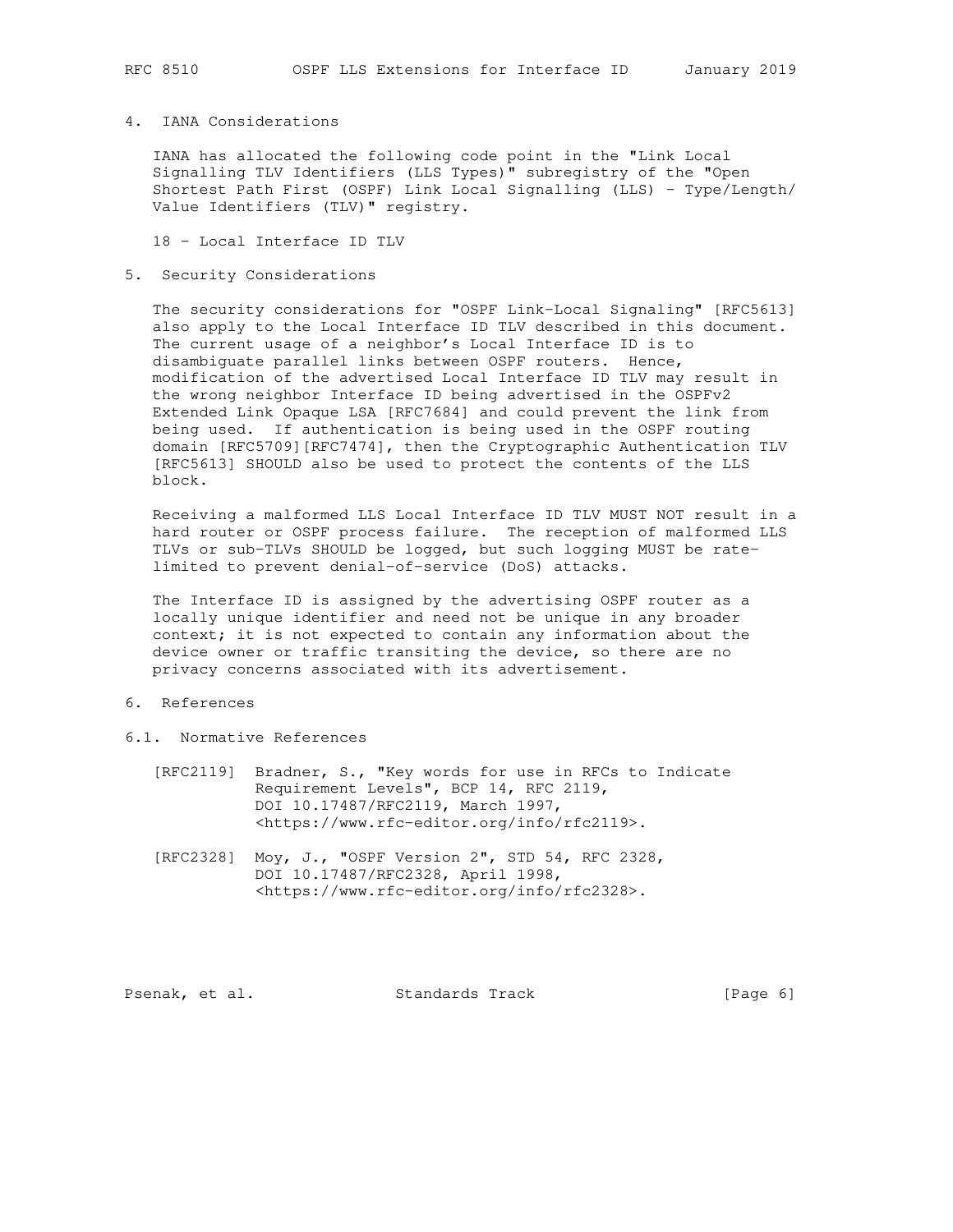- [RFC3630] Katz, D., Kompella, K., and D. Yeung, "Traffic Engineering (TE) Extensions to OSPF Version 2", RFC 3630, DOI 10.17487/RFC3630, September 2003, <https://www.rfc-editor.org/info/rfc3630>.
- [RFC4203] Kompella, K., Ed. and Y. Rekhter, Ed., "OSPF Extensions in Support of Generalized Multi-Protocol Label Switching (GMPLS)", RFC 4203, DOI 10.17487/RFC4203, October 2005, <https://www.rfc-editor.org/info/rfc4203>.
- [RFC5613] Zinin, A., Roy, A., Nguyen, L., Friedman, B., and D. Yeung, "OSPF Link-Local Signaling", RFC 5613, DOI 10.17487/RFC5613, August 2009, <https://www.rfc-editor.org/info/rfc5613>.
- [RFC7684] Psenak, P., Gredler, H., Shakir, R., Henderickx, W., Tantsura, J., and A. Lindem, "OSPFv2 Prefix/Link Attribute Advertisement", RFC 7684, DOI 10.17487/RFC7684, November 2015, <https://www.rfc-editor.org/info/rfc7684>.
- [RFC8174] Leiba, B., "Ambiguity of Uppercase vs Lowercase in RFC 2119 Key Words", BCP 14, RFC 8174, DOI 10.17487/RFC8174, May 2017, <https://www.rfc-editor.org/info/rfc8174>.
- [RFC8379] Hegde, S., Sarkar, P., Gredler, H., Nanduri, M., and L. Jalil, "OSPF Graceful Link Shutdown", RFC 8379, DOI 10.17487/RFC8379, May 2018, <https://www.rfc-editor.org/info/rfc8379>.
- 6.2. Informative References
	- [RFC2863] McCloghrie, K. and F. Kastenholz, "The Interfaces Group MIB", RFC 2863, DOI 10.17487/RFC2863, June 2000, <https://www.rfc-editor.org/info/rfc2863>.
	- [RFC5709] Bhatia, M., Manral, V., Fanto, M., White, R., Barnes, M., Li, T., and R. Atkinson, "OSPFv2 HMAC-SHA Cryptographic Authentication", RFC 5709, DOI 10.17487/RFC5709, October 2009, <https://www.rfc-editor.org/info/rfc5709>.
	- [RFC7474] Bhatia, M., Hartman, S., Zhang, D., and A. Lindem, Ed., "Security Extension for OSPFv2 When Using Manual Key Management", RFC 7474, DOI 10.17487/RFC7474, April 2015, <https://www.rfc-editor.org/info/rfc7474>.

Psenak, et al. Standards Track [Page 7]